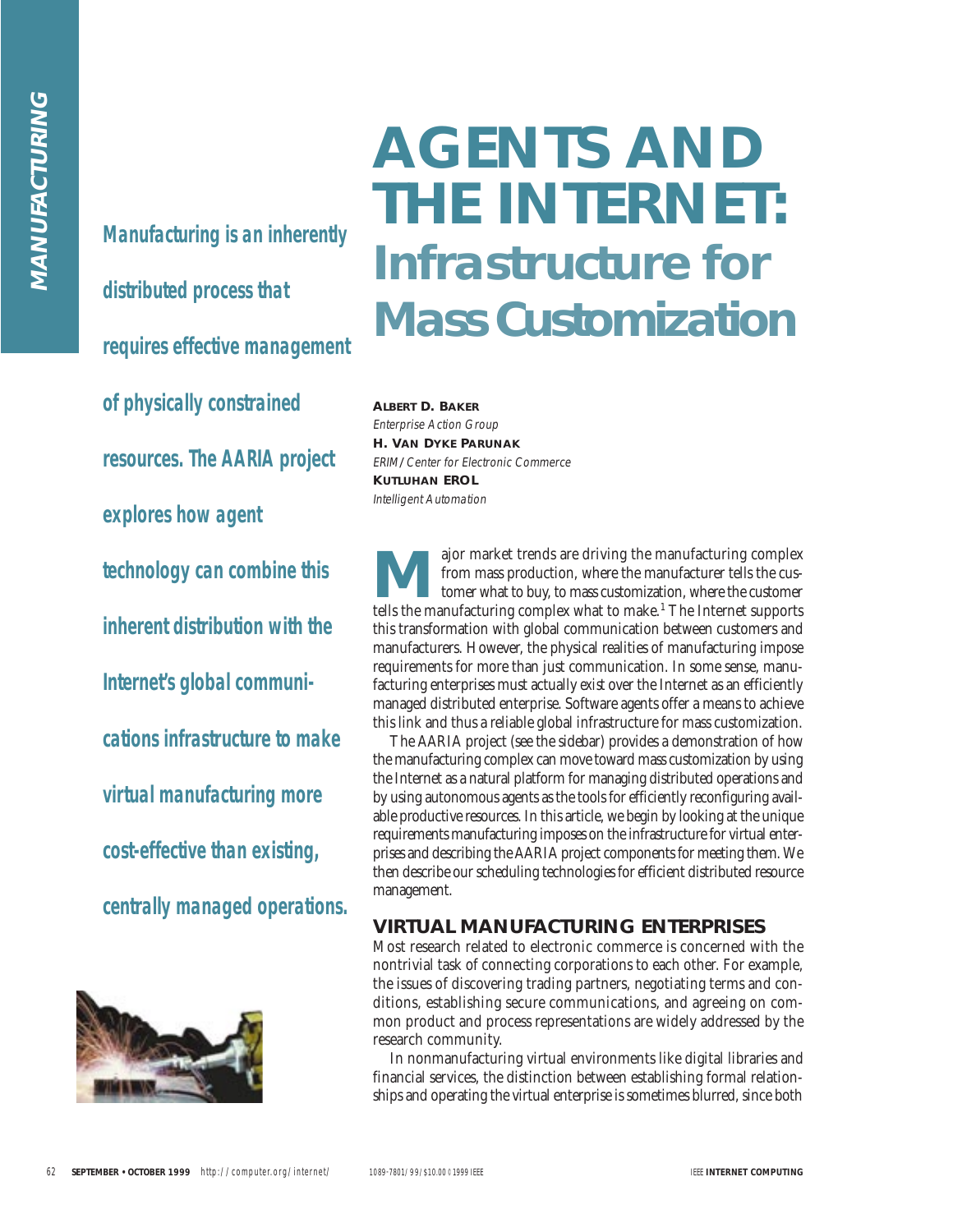classes of transactions are fundamentally manipulations of information and do not concern themselves with matter.

Forming a virtual manufacturing enterprise is also an information processing exercise that differs little from forming (or running) any nonmanufacturing virtual enterprise. The operation of a virtual manufacturing enterprise, however, requires the manipulation of matter as well as information, and thus raises issues that do not appear in many other domains.2

There are two fundamental differences:

- *Speed*. The movement of information between members of a virtual enterprise is limited only by network technology. In most cases it already exceeds human timescales, and is increasing rapidly. Matter moves slowly enough to generate delays that inconvenience humans, and the technologies that limit its velocity are not improving nearly as quickly. Thus operation of an Internet-based manufacturing system must manage temporal delays that are long compared with the associated information movement, and whose length is often of more concern to human users of the system.
- **Conservation.** Information can be duplicated as often and as accurately as desired, at an everdecreasing cost. Matter can be neither created nor destroyed, and the processes and equipment that can change its form are complex, expensive to build and operate, slow, and prone to malfunction.

Error correction is a good example of these fundamental differences. If a message is garbled during transmission, the defect is routinely discovered and corrected by retransmission. Usually neither the sender nor the recipient is aware of the slight delay or increased cost involved. However, if a physical part is damaged in production or shipping, the delay and cost of repair or replacement impose considerable burdens on both the supplier and customer.

## **AARIA SUPPORT FOR VIRTUAL MANUFACTURING**

AARIA supports the hybrid "info-mechanical" domain of a virtual manufacturing operation through three components:

■ an agent architecture that decomposes the system to address both information modularity and the physical realities of manufacturing;

## **THE AARIA PROJECT**

The Autonomous Agents at Rock Island Arsenal (AARIA) project has been funded by the US DARPA Agile Manufacturing and SBIR programs to demonstrate a factory scheduler based on autonomous agents that actively represent each step of manufacturing a part. The demo system runs across a network of Pentium-based computers.

The University of Cincinnati maintains a home page for the project at http://www.aaria.uc.edu.

- a simulator that allows agents to reason about the consequences of their actions in the physical world before actually executing them; and
- an infrastructure to support the implementation of these agents.

This section describes each component in more detail.

#### **Agent Architecture**

Traditional software engineering emphasizes functional decomposition as a guide to developing a new system architecture. Because people usually construct information artifacts to correspond to specific functions, the functional approach is often successful in purely informational applications.

In an info-mechanical system, however, functional decomposition can lead to agents that are a poor fit to the physical entities in the system. Our work shows that much more robust and reusable agents result from building agents around *things* rather than *functions*, wherever possible.<sup>3</sup> This stance does not exclude functional agents, but requires them to be subordinate to and consistent with the physical entities in a system.

**Domain partitioning.** Our design methodology uses a linguistic method based on case grammar to partition the problem domain.<sup>4</sup> Beginning with a narrative description of the domain, we focus on the linguistic case slots that relate the nouns to the verbs. Each type of case slot is a candidate for an agent class or species, and each noun is a candidate for an instance of that species. We sketch out the interactions among these agents by role-playing exercises.

Subsequent implementation and refinement of the agents takes place in a simulation environment that continually tests them against the constraints of the physical world.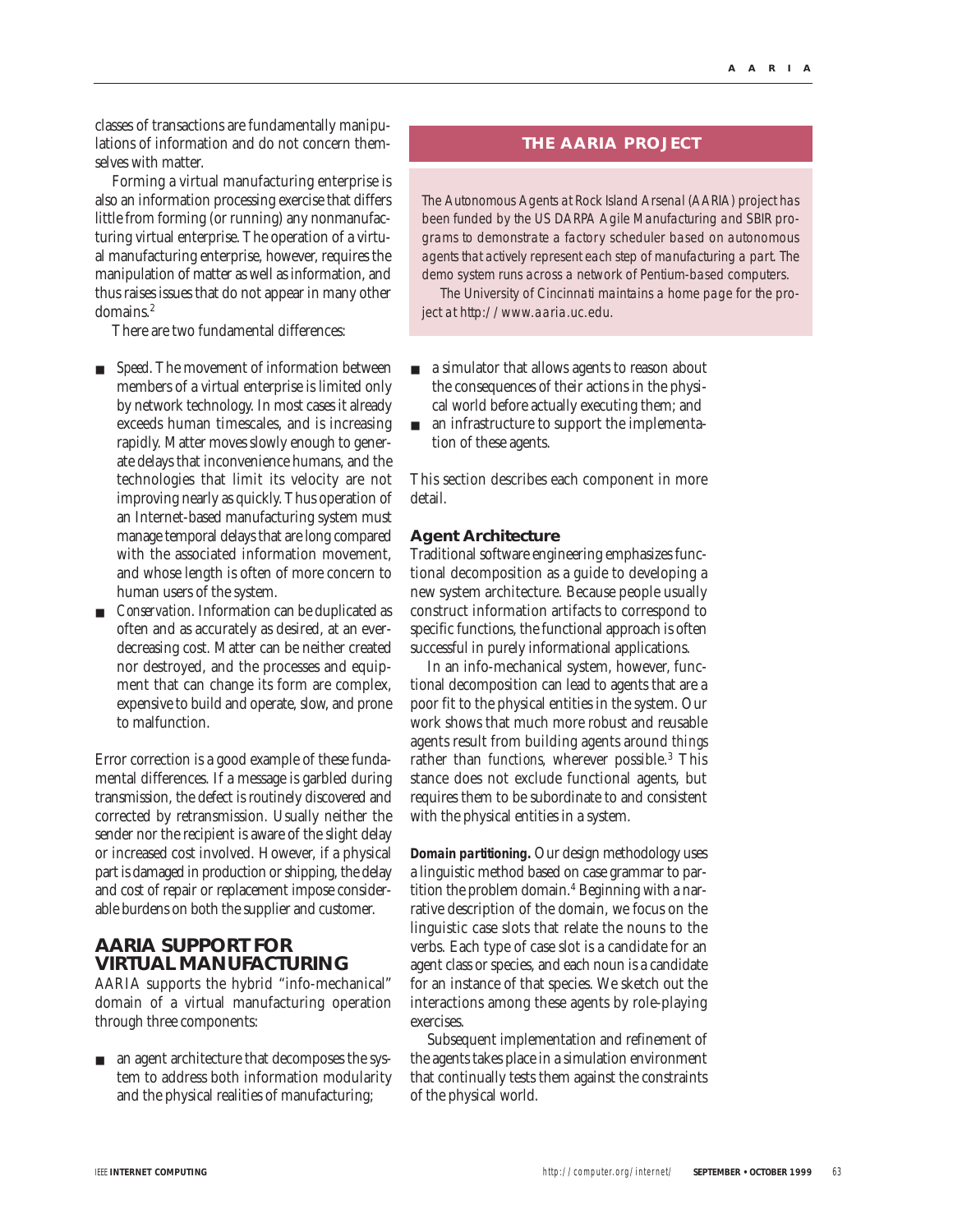

**Figure 1. Collaboration diagram for the AARIA agent architecture.** 

**Agent negotiations.** Figure 1 is the skeleton of a collaboration diagram showing the major agent species in AARIA and their interactions:

- *resource broker agents* manage the capacity-constrained resources of the system, such as people, machines, and facilities;
- *part broker agents* manage material handling and inventory; and
- *unit-process broker agents* use their knowledge of how to combine resources and parts to make other parts.

These three agent types negotiate among themselves and with the customer along the axes of possible production (for example, price, quality, delivery time, product features, and speed of answers). The AARIA architecture is designed to support a dialog that iteratively reduces these axes until the manufacturing complex and customer come to agreement.5

In our current prototype, this dialog is only along the axes of price and delivery. We use a simple protocol whereby a customer requests a specific product, the manufacturing system responds with a bid of cost versus delivery time (as shown in the example output in Figure 2), and the customer chooses an acceptable delivery time and cost. The priority of delivery time in this dialog is a direct consequence of the info-mechanical nature of manufacturing. In purely information systems, delivery

is virtually immediate. In info-mechanical systems, delivery can take days, weeks, months, or years; and expedited delivery can significantly increase cost.

Each agent in the internal supply chain that emerges makes and maintains a commitment to perform its part of the job. Agents modify their plans to meet their commitments in light of any problems such as machine failures, sickness, or emergency jobs. They also perform background computations attempting to reduce the costs of their commitments by moving jobs around or swapping resources.

**System self-configuration.** Later stages of production become customers to earlier stages. This structure provides a self-configuring manufacturing system where any capability can become another capability's customer or supplier. The final consumer is viewed as just another customer in this supply chain. Customers and suppliers can be from different companies, so long as they have an established business relationship.

When the customer requests a product from the manufacturing system, requests for bids propagate down the supply chain from part broker to unitprocess broker to resources and other part brokers. Resource brokers and part brokers that sell raw material stocks issue bids (which are functions of cost versus time). These bids then propagate up the supply chain, getting folded together with production costs at each stage, until a final bid is presented to the customer.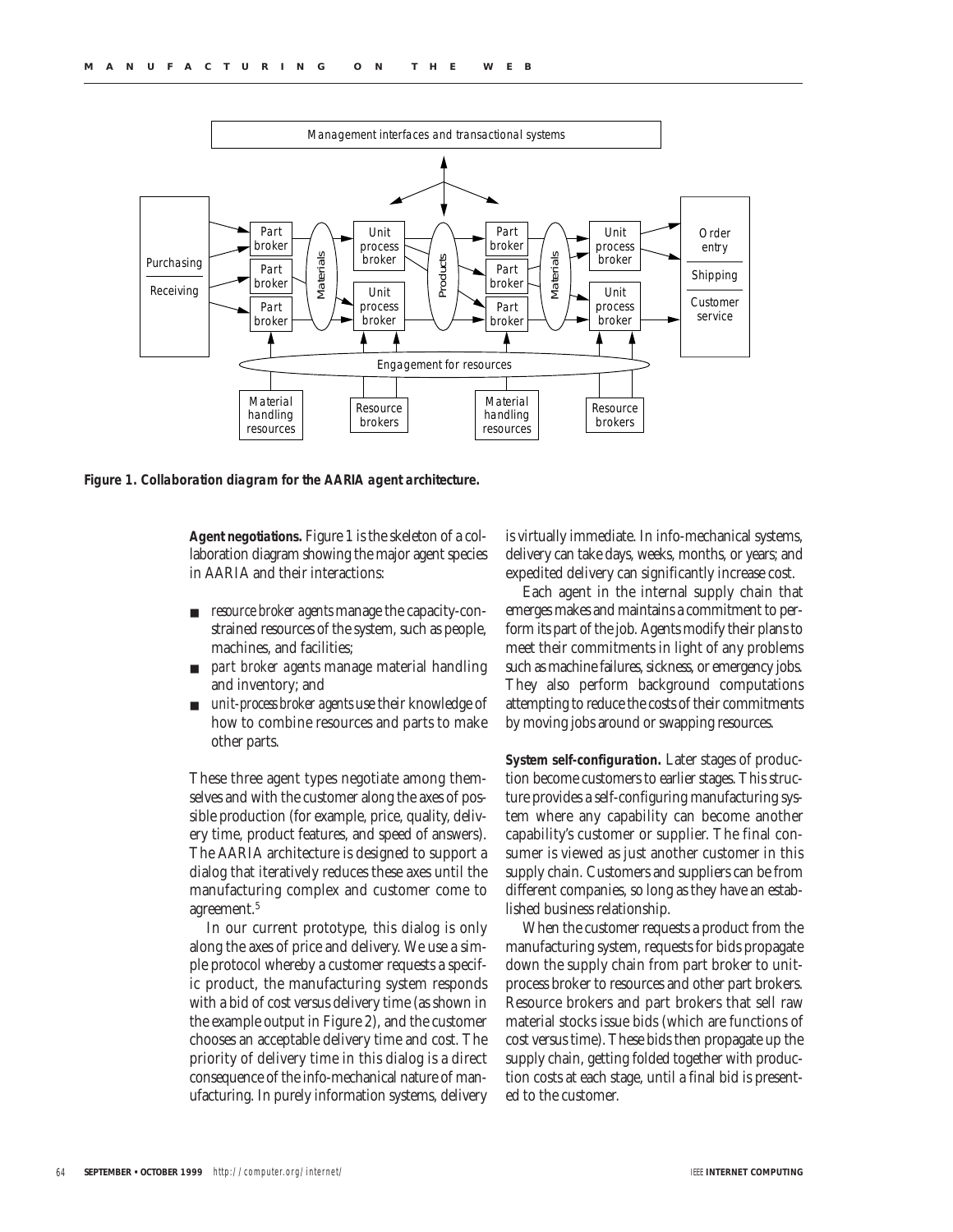When the customer chooses a cost and delivery time, purchase orders then propagate back down the supply chain, establishing commitments that are then maintained by each individual agent.

**Persistent and transient agents.**The agent architecture accounts for the slowness of material movement and change by using two different kinds of agents:

- *persistent agents* are resource, part, and unitprocess brokers that do not leave or enter the system without human involvement; they change little over the time required for manufacturing a single part.
- *transient agents* represent entities whose rate of change is comparable to part processing times, for example, a specific material that is produced by the system and sold by a part broker; they go through a life cycle with the successive states of birth, inquiry, commitment, availability, activity, death, and archive.

Transient agents are created by relationships between persistent agents, and their life cycle reflects the development of those relationships. Early in the life cycle, they prepare for a piece of material or an active manufacturing process that does not yet exist. In later stages they represent the physical part while it is resident in the system. In the final stage they maintain an archival trace of the part.

By explicitly agenting these relationships between persistent agents, AARIA enables independent, autonomous action on the part of all the commitments in the supply chain all the way to the final consumer. This pervasive application of the agent model improves the reliability of these commitments by explicitly managing each one.

The result is an architecture that is distributed: The agents tie together resources and parts and process knowledge in a single location, in multiple locations, or in multiple corporations. The architecture is agile: the agents configure themselves to each new order placed on the system. Finally, it supports mass customization: Any capability needed for a custom product can be dynamically added into the supply chain.

#### **Simulation Support**

Virtual enterprises must perform at least as well as their physical counterparts or there is little point in forming them. Our architecture supports fine-tuned performance through advanced simulation tools.

Again, the state of the art in manufacturing is based on functional decomposition, so factory



**Figure 2. Example AARIA quote for a customized product along the possible axes of production for price and delivery. The stair-step nature of the quote shows the price varying according to when the customer wants the product delivered.**

scheduling, manufacturing execution control, and simulation are traditionally viewed as disparate information systems. As a result, scheduling systems often work off-line, without considering the dynamics of the factory floor. Existing simulation software packages have limited scripting and external integration capabilities, which make it difficult to implement complex control mechanisms. They often approximate the behavior of sophisticated factory control algorithms via simple dispatch rules and scripts, resulting in limited accuracy.

In contrast, AARIA uses a vertical decomposition based on physical and logical system entities, reminiscent of a subsumption architecture.<sup>6</sup> Scheduling, execution control, and simulation are integral parts of the system. An agent that represents a physical entity in the factory can communicate with that physical entity (directly or indirectly) or with another agent that emulates the physical entity's behavior and interactions. In the latter case, the system is being run in simulation mode, without any changes int the behavior of the agents representing physical entities. Thus, we have a much more realistic simulation of expected overall system behavior.

This approach has several advantages over conventional simulation. The AARIA simulator is inher-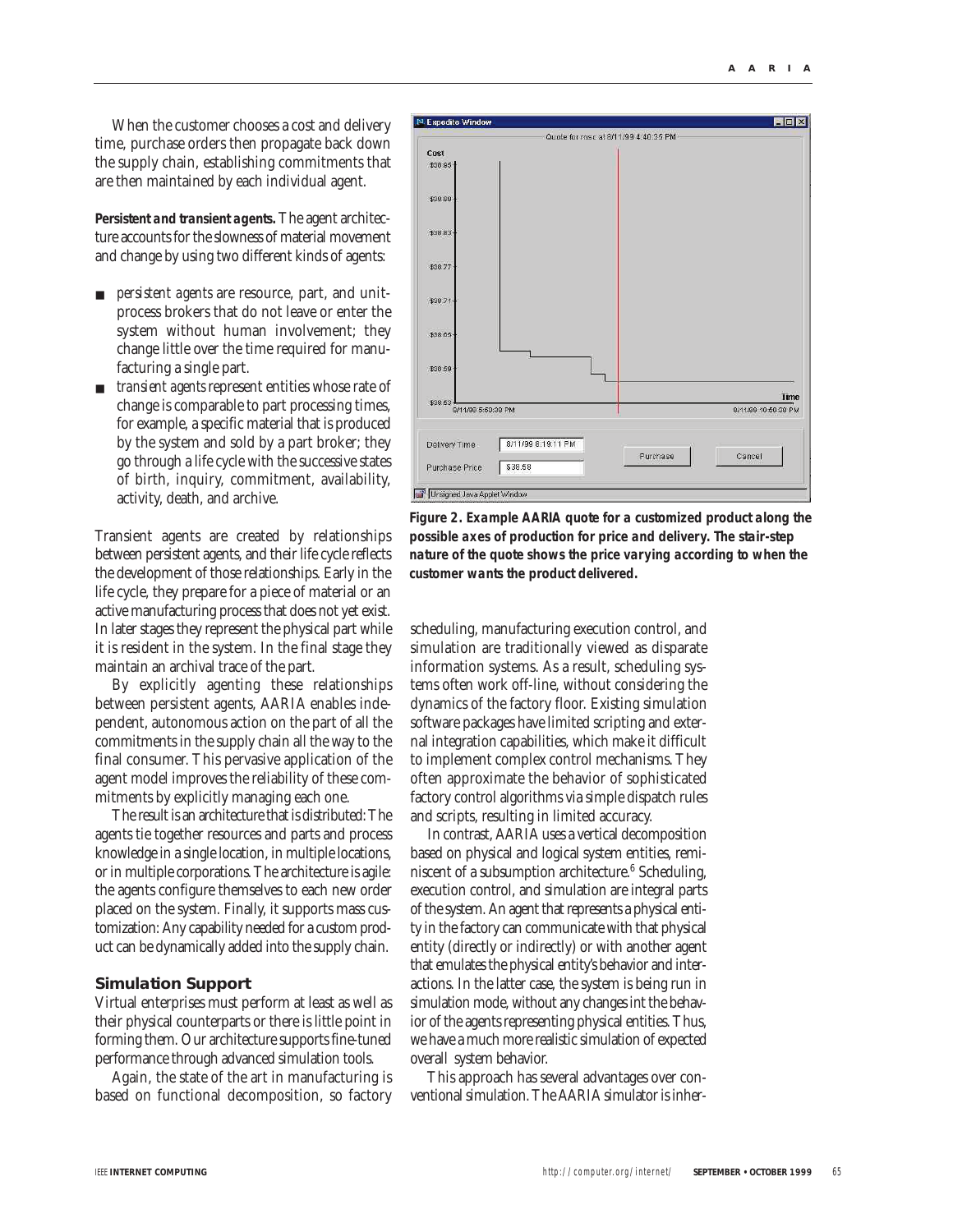## **INTERACTIVE LEAST-COST SCHEDULING**

The current version of AARIA demonstrates the interactive insertion of new jobs into a distributed schedule. When a job arrives, the customer causes bid requests, bids, purchase orders, and commitments to propagate through the network. Through this process, the system finds the minimum-cost schedule for each new job, assuming already-scheduled jobs cannot be moved. (Such movement is saved for later background optimization.)

#### **General Optimization**

Given that

 $n_i$  = number of tasks in job j

 $p_k$  = processing time for task  $k$  ( $k \in 1 ... n_j$ ),

 $m =$  number of machines available to perform all tasks, and

 $r =$  the cost to hold inventory (in \$/\$/time)

the general optimization problem can be stated as finding, for job *j* and every possible time  $d_i$  that job *j* can be delivered,

 $m_k$  = machine selected for task  $k$  ( $m_k \in 1 \ldots m$ ,

 $k \in 1...$   $n_j$ ) and

 $x_k =$  start time for task  $k$  ( $x_k \in R$ ,  $k \in 1 ... n_j$ )

which minimizes

$$
\sum_{k=1}^{n_j} \mathfrak{S}_{m_k}(x_k, p_k) \cdot \left\{1 + r \cdot (d_j + p_k - x_k)\right\} \tag{1}
$$

such that

$$
x_k + p_k \leq \begin{cases} x_{k+1} & \text{for} \quad k = 1...n_j - 1 \\ d_j & \text{for} \quad k = n_j \end{cases}
$$

where  $\mathfrak{s}_{m_k}$  is the cost to use machine  $m_k$  from  $x_k$  to  $x_k + p_k$ .

#### **Computational Complexity**

This problem of scheduling a new job has both a routing decision—which of <sup>m</sup> machines will perform each of <sup>n</sup> tasks—and a sequencing decision at each machine—how long the new job's task will take fitting between any previously scheduled jobs' tasks. In the routing decision, there are  $m<sup>n</sup>$  possible choices. In the sequencing decision, the number of possible start times is of order  $|R|$  or infinite (since the number of elements in the real numbers  $|R|$  is infinite). Yet the algorithms for finding the optimal machine sequence and start time for each task can be shown to be of order mn at each agent in the practical case where data structures remain bounded in length.<sup>12</sup>

Intuitively, though the number of possible routings grows exponentially with the number of tasks in the job, the number of bids sent to each machine's agent remains bounded



#### **Figure A. Computations for finding minimum cost routing and start times.**

by m, as shown in Figure A. The bids are piecewise continuous functions of cost and time. The size of a bid is bounded by the number of jobs already scheduled in the system. This places an upper bound on the amount of computation required to process a bid.

Solving Equation 1 does not solve the NP-complete jobshop scheduling problem, which is left for background optimization. As customers interact with the system, the scheduling system assumes that all previous jobs have been optimally scheduled and cannot be moved (Equation 1), then finds the least-cost schedule for each new job. As a part of this process a due date  $d_i$  is determined through interaction with the customer. Then, as CPU cycles become available in the background, the issue of solving the NPcomplete optimal scheduling of all jobs currently in the system is revisited.

#### **Practical Significance**

Because the algorithms are of order mn, the number of computations required to process a customer's new job will be bounded if the number of tasks in a job is bounded (a reasonable assumption) and the set of <sup>m</sup> machines is restricted to only those machines that have a chance of "winning" the task, as determined by an intelligent use of subject-based addressing (see main article section, "Agent Infrastructure").

In other words, these algorithms scale linearly as the system grows; and using subject-based addressing, they can be scaled sublinearly.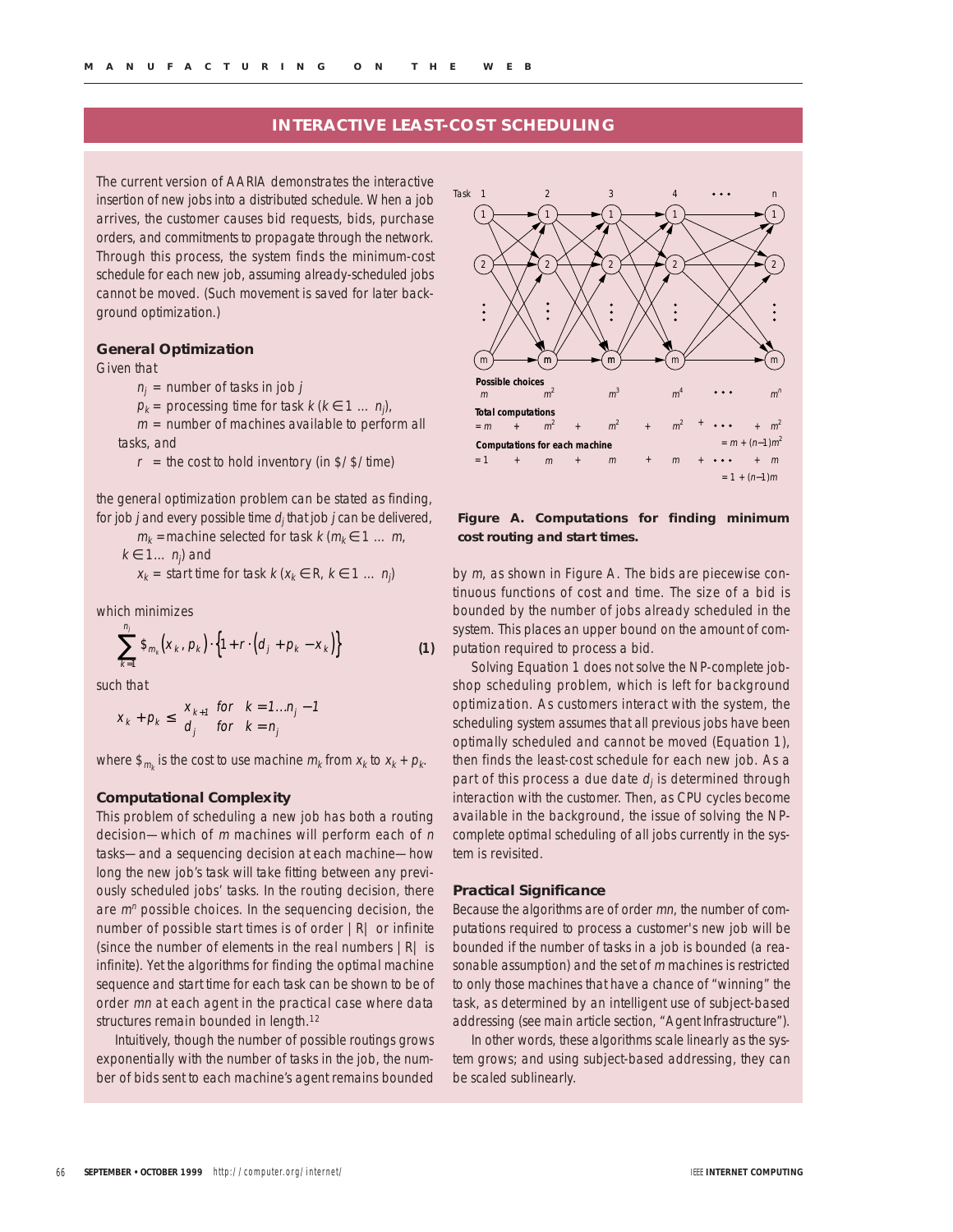ently integrated to the actual scheduling and execution control system, rather than to a simplified control model. The simulator runs concurrently with the scheduling and execution control system. Because the execution control system models the duration of each process in proportion to actual time, this concurrency generates an accurate model of the effects of time and thus supports time-sensitive decision making.

#### **Agent Infrastructure**

Implementing multiagent software systems requires infrastructure services that are not readily available in standard computer platforms. Without services such as dynamic agent creation and interagent communication, multiagent software is prohibitively expensive to implement, in terms of both cost and time to develop.

There are several agent infrastructures available today, with varying maturity, capabilities, and target application areas. The AARIA project was implemented on the Cybele agent infrastructure. Cybele is particularly suitable for large-scale multiagent systems. It includes services for creating, migrating, and terminating agents at runtime. It supports multithreaded, shared-threaded, and nonthreaded agents, and both proactive and reactive behavior. It provides an activity model that allows an agent to concurrently handle multiple conversations in a simple, flexible way.

Cybele also includes load-balancing mechanisms that can migrate agents at runtime for improved computational resource utilization. It uses subjectbased addressing to provide location-independent communication among agents, with efficient, dynamic multicasting.

Current communication services are based on TCP/IP and UDP. However, Cybele provides a flexible communication framework that can be configured at deployment time to utilize any service such as CORBA or DCOM. The Cybele communication services have been used to support agents resident in LANs and those distributed over the Internet. The AARIA implementation is object-oriented with a Java API. It runs on virtually all operating system platforms that support the Java virtual machine, including Windows NT, Windows 95, and Unix.

## **SCHEDULING COST-EFFECTIVE CYBERFACTORY OPERATIONS**

Manufacturing is inherently distributed, yet existing manufacturing information systems are artificially centralized on large servers. Because the AARIA architecture is distributed, it offers an

opportunity not only to be competitive with factories controlled by centralized computers, but even to outperform them.

The central problem is to solve the distributed scheduling problem in an agile manufacturing environment so that a "cyberfactory" can schedule its resources at least as well as a traditional factory. 7 The solution requires a scheduling system that is

- *modular.* As each agent is added to the system, the scheduling algorithms implemented by that agent must join the algorithms of other agents so the whole system produces a meaningful schedule in a reasonable amount of time.
- *interactive*. As each new customer interacts with the system over the Internet, the scheduler must make reliable commitments about when the product can be delivered.
- *data-driven*. As a new customized product is requested, the scheduling system must parse the product description, select an appropriate routing, and place the order into the schedule.
- *open*. Each individual agent must be able to participate in multiple virtual corporations at a single time.

The AARIA project developed a set of scheduling algorithms to meet these requirements (see the sidebar, "Interactive Least-Cost Scheduling").

## **Enhanced Forward/ Backward Scheduling**

Our basic approach ensures performance comparable to traditional centralized scheduling systems by starting with standard factory scheduling technology. The most common algorithms used in industry are variations of forward/backward scheduling.8 These algorithms form the backbone of all commercial manufacturing and materials resource planning (MRP) systems and their more recent enterprise resource planning (ERP) derivatives.<sup>9</sup> They are also commonly used in supply chain management products.

Such systems iteratively schedule orders forward from the time they are released into the factory or backward from their assigned due dates. State-ofthe-art forward/backward scheduling systems can schedule by job, by task within the job, or by machine. Many have net-change scheduling methods that reschedule only those parts of the schedule affected by changes. Some can schedule both people and machines to perform a single task.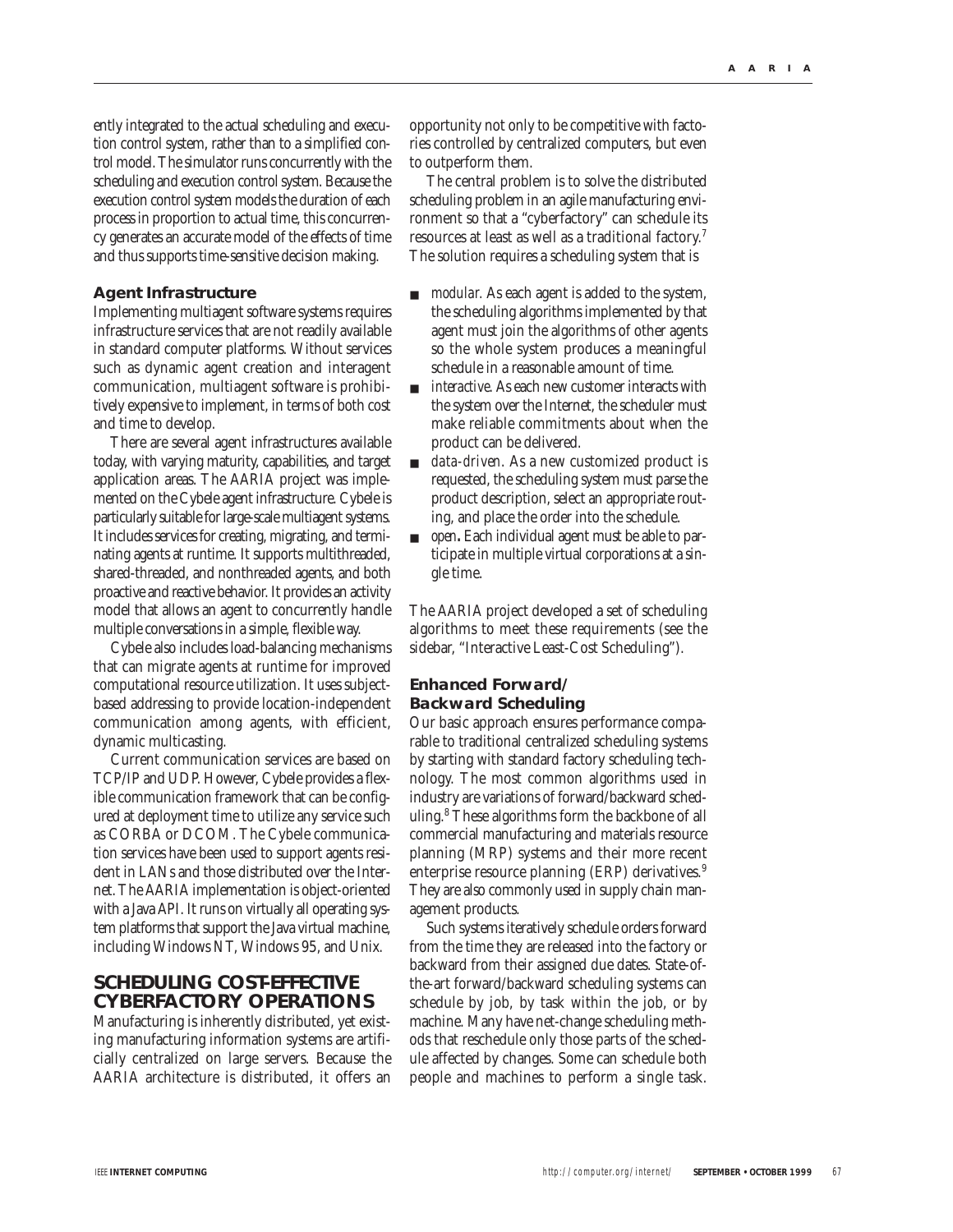Many can schedule according to the most highly constrained resource to achieve Goldratt's concept of synchronous manufacturing.10

It is relatively straightforward to modularize and distribute forward/backward scheduling. For example, if we schedule forward one job at a time, then the first task in the job is first scheduled with the agents that represent the resources needed to perform that task. These resource agents then pass the completion time to the resources needed to perform the next task, and so on. Backward scheduling in an agent architecture is equally simple.7

Once the algorithms have been distributed in the multiagent framework, the computer power available over the network can enhance what is actually being done in the algorithms. Specifically, AARIA minimizes costs while scheduling over the continuum of forward and backward schedules. A possible schedule is developed for every possible delivery time, starting from the earliest possible time given in the forward schedule, and going out to any time in the future. After a delivery time is chosen and a tentative schedule is accepted, the available computational resources are then used to optimize this schedule in the background and to recover from any faults that occur in the manufacturing system.

The AARIA scheduling algorithms scale bilinearly in proportion to the number of resources participating in the scheduling decision and the number of tasks being scheduled (see the sidebar, "Interactive Least-Cost Scheduling").

The schedule system uses parameterized product descriptors, $11$  which it parses dynamically to select an appropriate routing for a possibly custom product. This routing is independent of whether the resources needed are local or distributed over the Internet. The algorithms allow each agent to participate in multiple virtual corporations, so long as each such corporation uses a similar scheduling technique.

#### **Performance**

The enhanced forward/backward scheduling algorithms can optimally allocate unscheduled resources to each new order as it arrives to the system. In one benchmark test using these techniques, inventory costs were cut by 47 percent, lead times were cut 59 percent, and schedule reducible costs (such as overtime and inventory holding charges) were cut by 93 percent.<sup>12</sup>

The AARIA scheduling algorithms facilitate the Internet-based manufacturing vision described in this article, but they could also be used in cases,

for example, where the Internet is being used to coordinate the use of any distributed, capacityconstraining resources.

## **CONCLUSION**

The AARIA project has demonstrated how agents can be placed on every productive resource, linked through the Internet, and scheduled to run an effective virtual manufacturing enterprise that is self-configuring according to each new demand placed on it.

Given these technologies and the current pressures on the manufacturing complex toward distribution, agility, and mass customization, we see the manufacturing complex moving to become a network of flexibly interconnected manufacturing capabilities. The result would be a more dynamic and fuller utilization of existing manufacturing resources and thus, better service and lower costs.

The Internet offers a backbone for this vision and a medium for customer interaction with the factory floor. Together, the Internet and related agent technologies can substantially reduce the economies of scale and scope that have historically consolidated manufacturing into large megacorporations.

Just as trucking changed our highways, a significant manufacturing presence may also change aspects of the Internet:

- Increased use of specialized WAN technologies that accommodate the sale of time-constrained manufacturing capabilities may affect the development of Internet quality-of-service protocols.
- Use of different bands and channels for sale of different capabilities that are geographically specific might generate things like Internet subchannels that cover some specified distance from any specific production site (assuming distance, and therefore transportation costs, are major determinants of whether a resource will be competitive).
- New types of routers could evolve for making these distributed and possibly localized spot markets efficient and responsive.
- New standards and protocols could evolve for describing different products and manufacturing capabilities to find each other in cyberspace, even to the point that established protocols like TCP/IP will no longer dominate.

The AARIA project has demonstrated the feasibility of agile manufacturing enterprises through a working software prototype. Work is continuing to